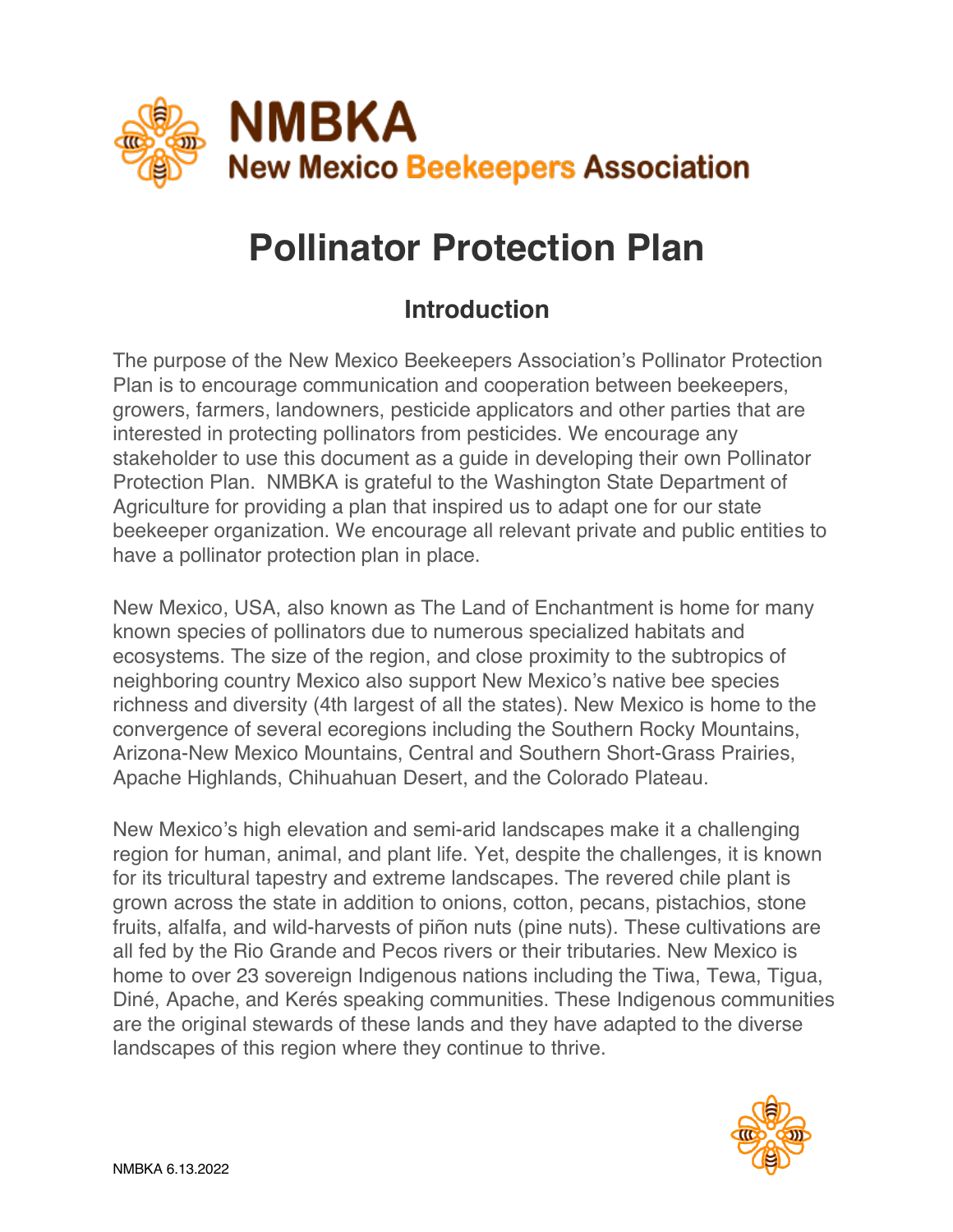

New Mexico also boasts approximately 2,000 diverse pollinator species, including three hundred species of butterflies and around 1,400 species of bees. Increasing habitat loss, pesticide use, diseases, invasive species, and climate change are all impacting New Mexico pollinators. The severity of drought conditions due to rapidly increasing temperatures as a result of climate change is of particular concern. Farmers, gardeners, land stewards, and beekeepers alike are concerned about the plight of pollinators and should be working collaboratively to help increase habitat and support regenerative pollinator conservation.

New Mexico growers rely on both managed and feral populations of pollinators, honey bees being the most common. Over the past decade, many of the United States' research studies show that many pollinating insect populations are in decline. Industrial agricultural practices, loss of habitat, a shifting climate, and bee-specific pathogens and pests add to a decline in pollinator populations (vanEngelsdorp and Meixner 2010, Fairbrother et al. 2014).

The Bee Informed Partnership reported that the colony loss in New Mexico for 2019/2020 was 41.5%. Reporting were 17 beekeepers with 104 colonies. The losses dropped to 23.1% in 2020/2021 with 11 beekeepers reporting with 100 colonies. NMBKA is working on getting a larger sample for more accurate colony loss statistics.

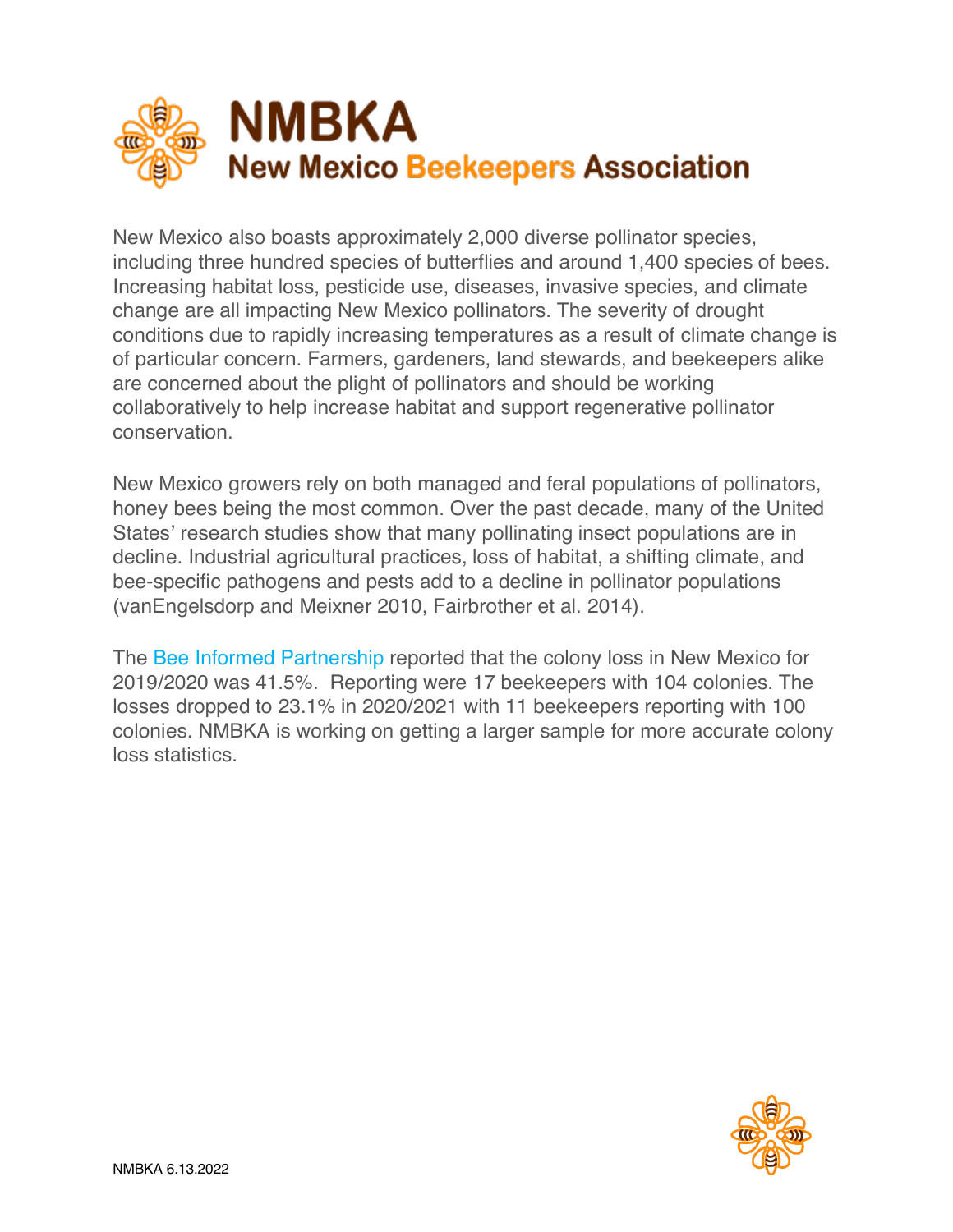

## **The NMBKA Pollinator Protection Plan**

This Pollinator Protection Plan does not restrict the use of pesticides. Instead, this plan is intended to complement the existing label and rule requirements to protect bees from pesticides when pesticides are used in agricultural and nonagricultural settings.

This Pollinator Protection Plan contains voluntary Best Management Practices (BMP) for pesticide users, landowners/growers, and beekeepers in hopes of creating the following positive outcomes:

- $\sqrt{\ }$  Ensuring positive relationships and peaceful co-existence among beekeepers, landowners and pesticide applicators.
- $\sqrt{\phantom{a}}$  Reducing pollinator exposure to pesticides.
- $\sqrt{\ }$  Ensuring a robust apiary industry, native pollinator population, and agriculture economy.
- $\checkmark$  Continued high compliance with pesticide label requirements and state rules to protect pollinators.

It is understood that localized issues may need more specific BMPs or efforts. These general guidelines are meant to be a starting point for protection of managed bee populations. Additional research and efforts may be needed for wild pollinators or beekeepers in a specific area facing a unique threat.

The first part of this document includes information that supports our statements and positions; the second half includes best practices or recommendations for beekeepers, land owners and pesticide applicators.

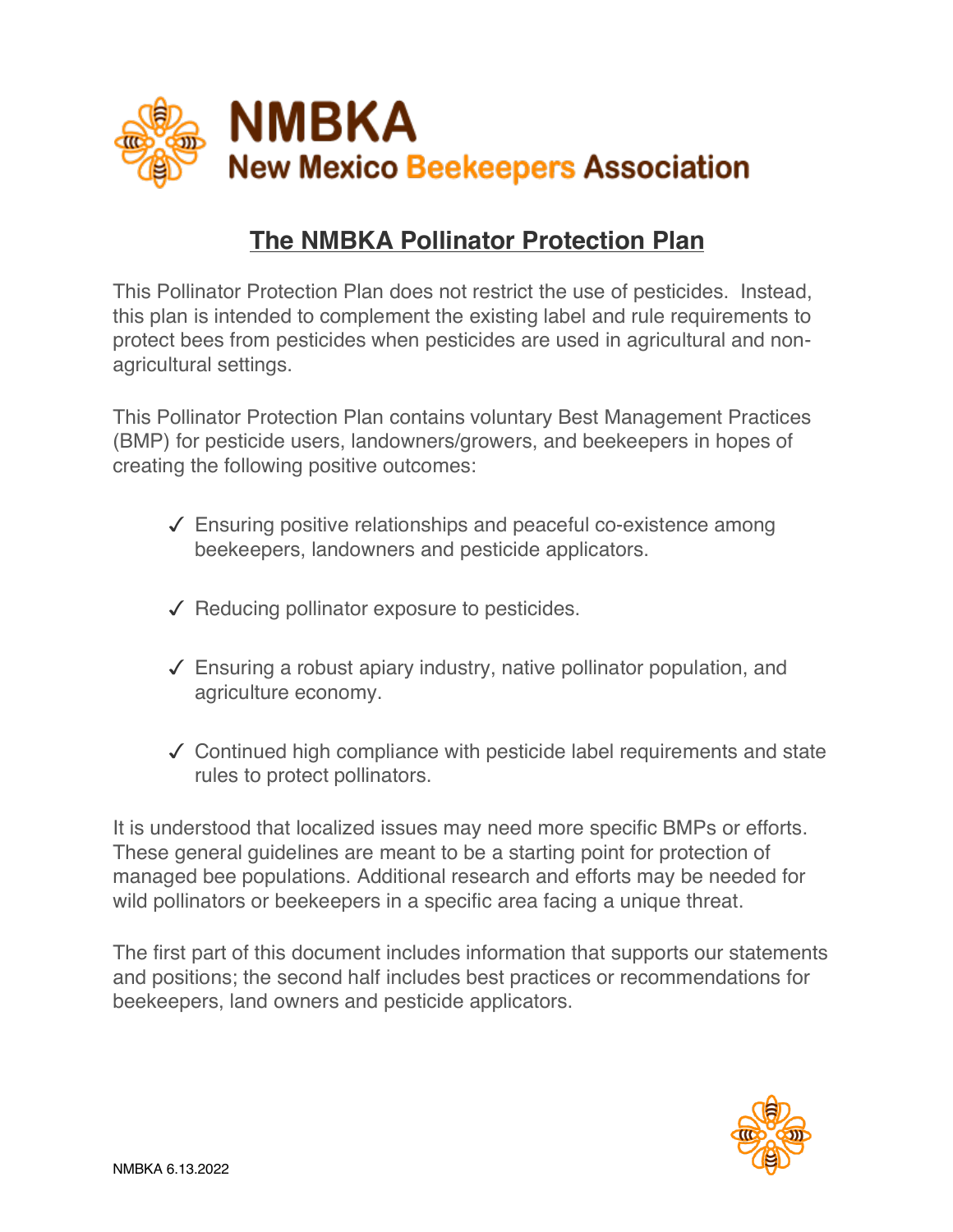

# **Pesticides**

Risks to pollinators associated with pesticides is primarily an operational issue and can be managed by communication and education. Using pesticides wisely can help protect pollinators and reduce problems with pest tolerance.

One class of pesticides, neonicotinoids, however, are particularly concerning. Neonicotinoids are a group of insecticides used widely on farms and in urban landscapes. They are absorbed by plants and can be present in pollen and nectar, making them toxic to bees. In 2016, there was uncertainty about the impact these insecticides were having on bees. Research published since then clearly shows how neonicotinoids are killing bees and changing their behaviors in ways that harm honey bee colonies. They are also finding that neonicotinoids persist in plants and in soil much longer than we first expected.

In May 2013, the European Commission (the EU's executive branch) banned the use of three neonicotinoids—imidacloprid, thiamethoxam and clothianidin—on flowering crops attractive to pollinators and on crops growing grains for cereals. In May of 2018, it went further and banned all outdoor uses of the trio, and in February 2020, it decided not to renew the approval of a fourth neonicotinoid called thiacloprid, resulting in its de facto ban.

The Land of Enchantment, New Mexico, relies on the health of its land, water, wildlife and agriculture. In order to thrive, access to secure food systems, clean water, and healthy soils is imperative. We recommend legislation that would restrict the use of neonicotinoids in New Mexico by:

- banning the sale and use of neonicotinoids in outdoor urban settings
- requiring stricter licensure, and better enforcement of proper use of neonicotinoids in commercial agriculture,
- instituting labeling requirements and educational materials that will help guide consumers

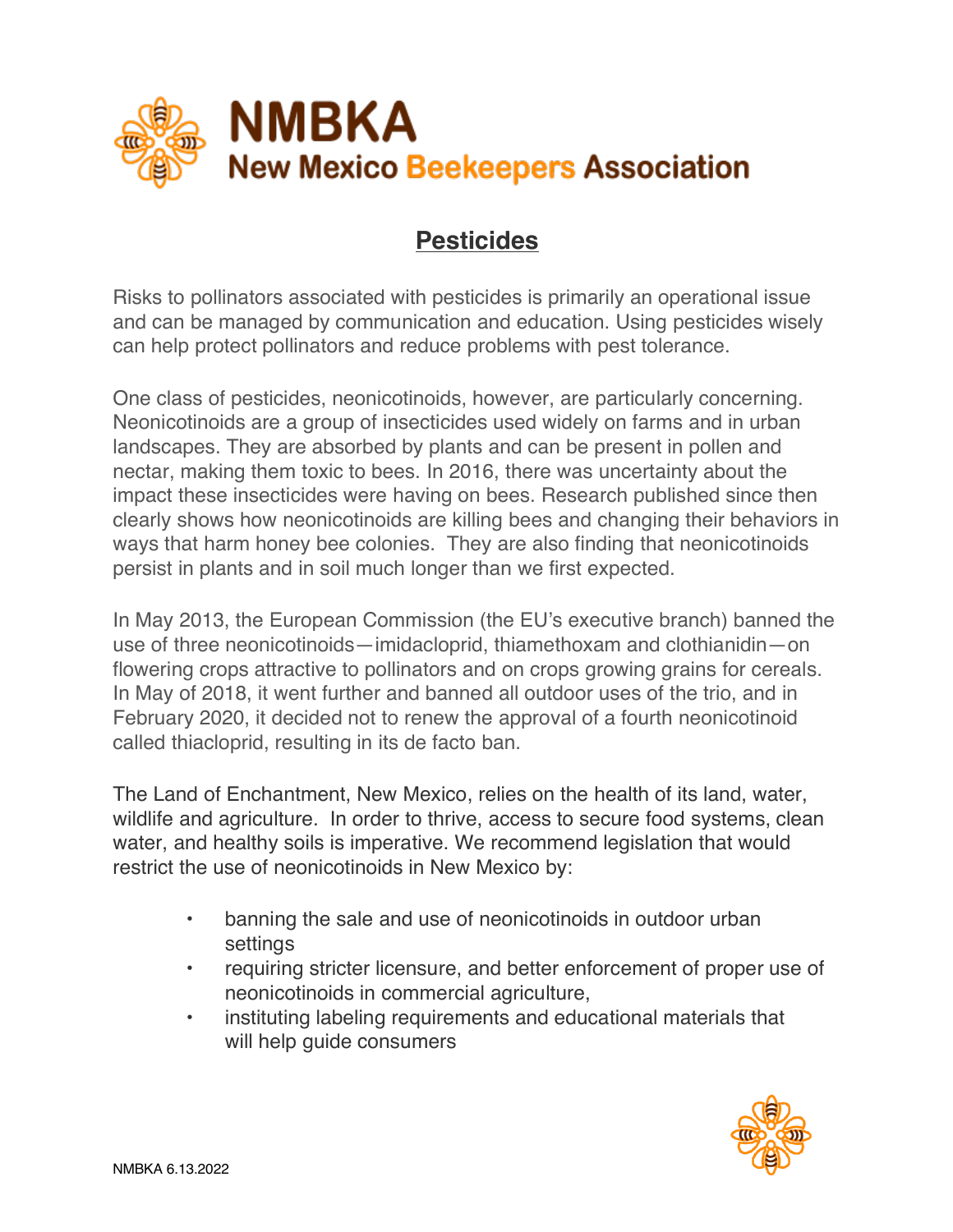

#### AND

We also recommend a common-sense approach that would control the use of neonicotinoids in New Mexico:

- Halt use of neonicotinoid products by backyard gardeners and other unlicensed applicators.
- . Require labeling of plants and plant materials that have been treated with neonicotinoids.
- Prohibit applications of all neonicotinoid products on bee-attractive crop plants during bloom.
- Continued research on the effects of neonicotinoids on both managed bees and wild bee populations.

# **Challenges Faced by Beekeepers and Pesticide Users**

#### **Beekeepers - Nutrition and Pests**

Nutrition has an impact on individual bee health and colony longevity. Bees generally become active in the spring with warm weather and the flowering of plants. Ensuring nutritious forage during the active season is essential to their survival.

Honey bees rely on a wide variety of plants blooming throughout a season to provide pollen for their protein source and utilize nectar for carbohydrates. Honey bees are generalists; they visit many different blooming plants in order to obtain all of the essential amino acids and nutrients required to build and maintain a strong hive. Bees can become easy targets for pests, predators and pathogens when they do not obtain the proper balance of nutrients. Bees provided with quality forage are better able to handle external stressors like pesticides and parasites.

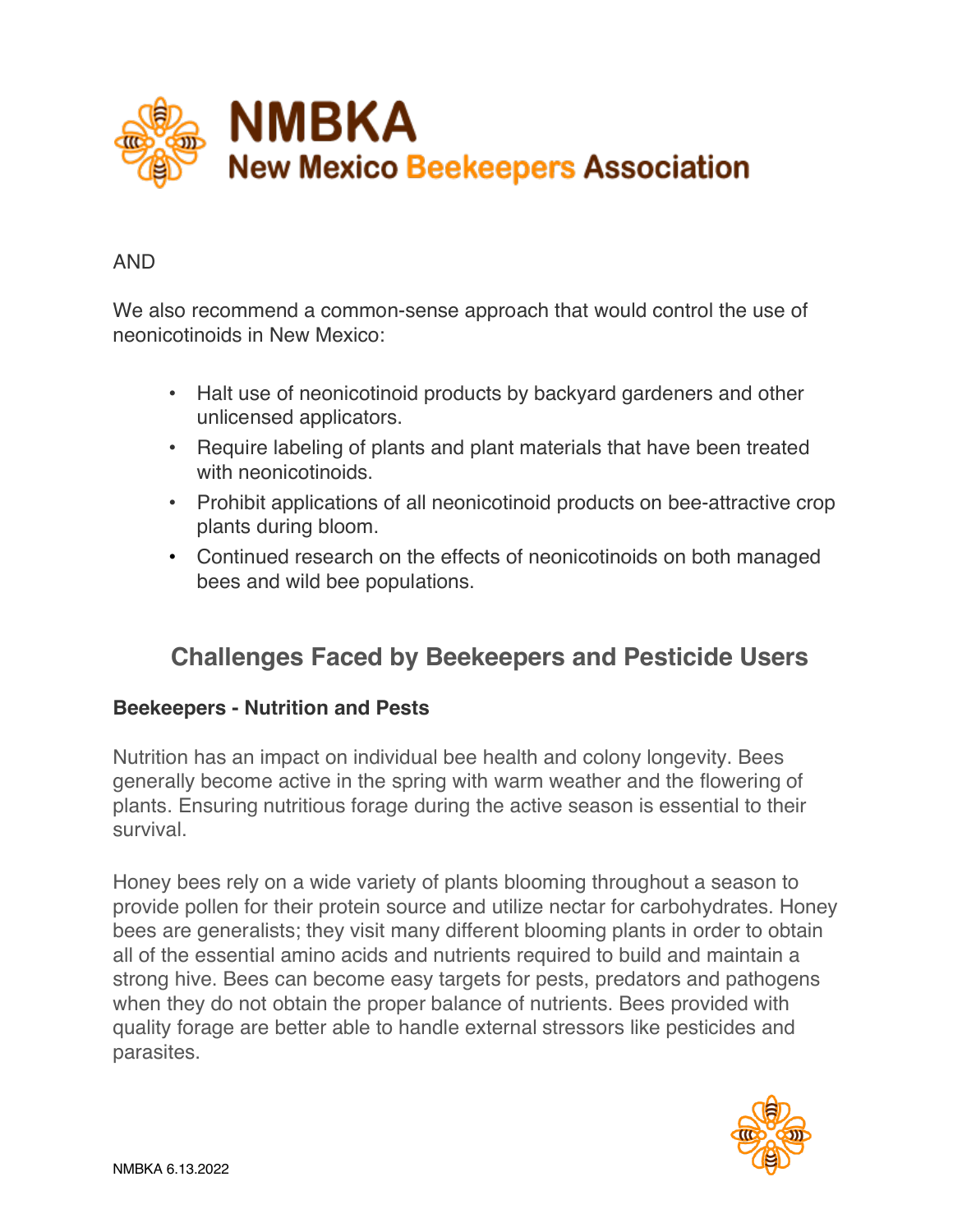

To maintain vibrant honey bee colonies during fall and winter months, bees must have proper food sources, including sugar and protein, in order to overwinter in a healthy state. Providing less nutritious overwintering foods, such as highfructose corn syrup, may result in bees overwintering in a weakened state, making them more susceptible to the parasitic Varroa mite and viral diseases. Varroa mites are a widespread bee pest and are primarily responsible for the decline of honey bee populations in the United States. Miticides are generally needed to control the pest; however, miticides should be used carefully and according to label instructions so as not to create problems with resistance. Improper use of miticides by beekeepers can also harm the bees and hive products like honey, in addition to creating problems with resistance. The products are only effective at killing varroa when used according to their label directions. Mite control should be part of an overall hive hygiene program that also addresses pest and disease management and includes provisions for proper hive ventilation.

Researchers and queen producers should work together to make breeding/selection programs more robust with the goal of improving traits such as pest resistance, productivity, etc. They can then provide higher quality queens to both commercial pollinator operations and even backyard beekeepers. The Department of Entomology at Washington State University's College of Agriculture and Human and Natural Resource Sciences is a national leader in the science of beekeeping. In addition to providing ongoing research on beekeeping and bee health, scientists from the Department of Entomology provide training workshops on topics related to beekeeping, including how to rear high quality queens. New Mexico State University (NMSU) Department of Agriculture is a vital resource for the managed pollinator industry in the state of New Mexico. The New Mexico Beekeepers Association also offers a state certification program that teaches students best beekeeping practices, including how to test and treat for mites, and how to raise quality queens.

Additional factors that beekeepers face in keeping colonies healthy include: varroa destructor mites, tracheal mites, small hive beetles, bacterial, fungal and viral diseases, declining quality forage and pesticide exposure. Nationally, yearto-year colony survival is variable.

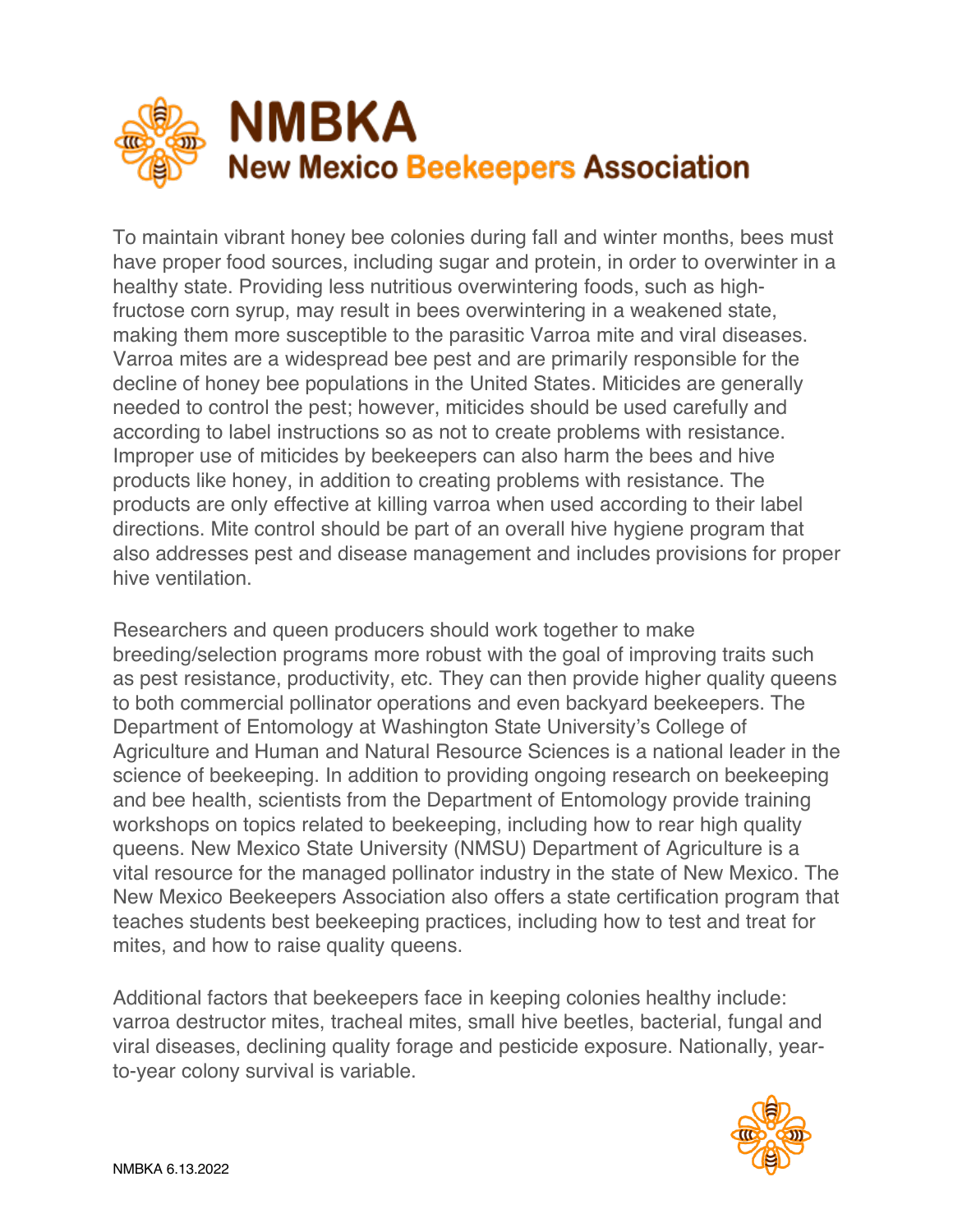

Growers and pesticide applicators can help with reducing the exposure to pesticides and improve the quality of forage available through communication with beekeepers, and by discussing proper hive placement. Varroa mites are considered to be the greatest "in-hive" threat to honey bee colonies, and the reduction of the ancillary bee stress related to pesticide exposure will improve survivability.

Knowing where managed honey bee colonies are located is an important factor in the ability to avoid colony exposure to pesticides and to employ special practices to protect them. For example, limiting pesticide applications to low activity periods (e.g., spraying in evening hours) in areas where managed colonies are known to be present could help reduce the incidence of pesticide exposure to honey bees. Notifying beekeepers when spraying is going to happen, and allowing them time to move or net hives can also be helpful.

BeeCheck is a voluntary communication tool that enables beekeepers and pesticide applicators in New Mexico to work together to protect apiaries through use of the BeeCheck mapping program. It is not a substitute for any state regulatory requirements. Beecheck is a no cost apiary registry service provided by FieldWatch, Inc.

BeeCheck could also be used to provide information regarding the location of managed honey bee colonies in urban areas. Coupled with an active public education program, the website could be helpful in protecting managed honey bee colonies in urban areas from non-agricultural pesticide use.

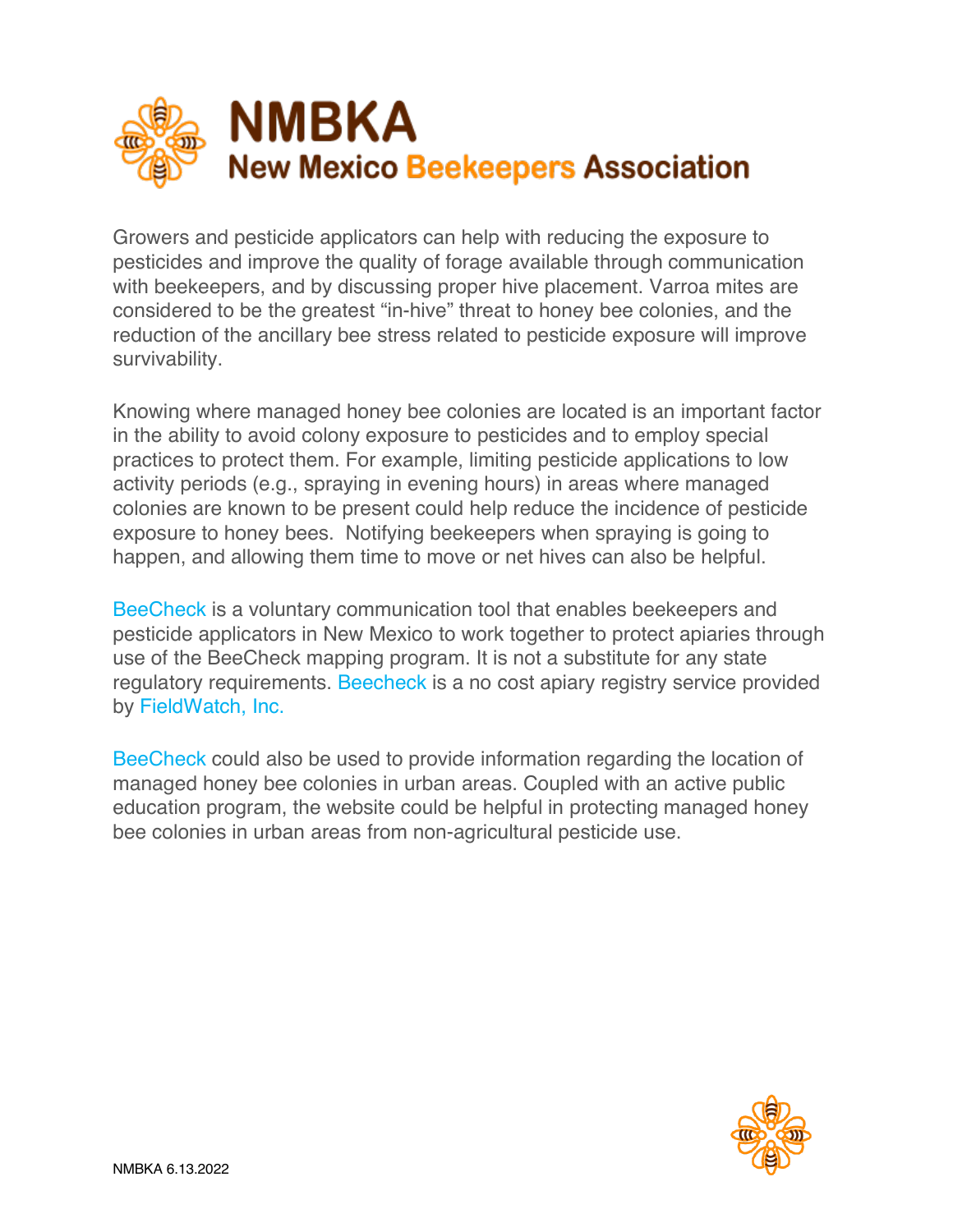

#### **Pesticide User Challenges**

Growers and Applicators encounter a number of challenges in their daily operations. Growers have to manage insect pests, diseases, weeds and other factors impacting crop production and quality. Growers have a variety of pest management tools and strategies to choose from. They often need to affordably eliminate pests and competing plants without impacting yields.

Pesticide applicators often have a limited time frame to make an application. Factors such as pest infestation levels, temperature, precipitation, wind, water levels, buffers, and the presence of pollinators all affect pesticide choices and decisions on when, where and how to make an application. Applicators also must pay attention to the location of sensitive sites adjacent to treatment sites, such as surface water, endangered species, organic fields, vineyards and honey bee colonies. The best time to make an application is likely to coincide with when the pollinators are most active, putting pesticide applicators in a difficult position of balancing pest management needs and protecting pollinators.

Growers also must consider the timing of pesticide applications with respect to harvest and rotational intervals. Even with integrated pest management (IPM) systems, pests often are able to adapt quickly to different methods, rotations, or pesticides, or reproduce so quickly that they seem to explode within a short amount of time. Because of the nature of such pests, making timely chemical applications as part of an IPM plan is essential.

Growers and Applicators face difficult decisions when managing pests and minimizing impacts to pollinators. This plan should demonstrate how they can do both. Following the Best Management Practices (BMPs) within this document will help ensure abundant, affordable, safe and nutritious food for years to come.

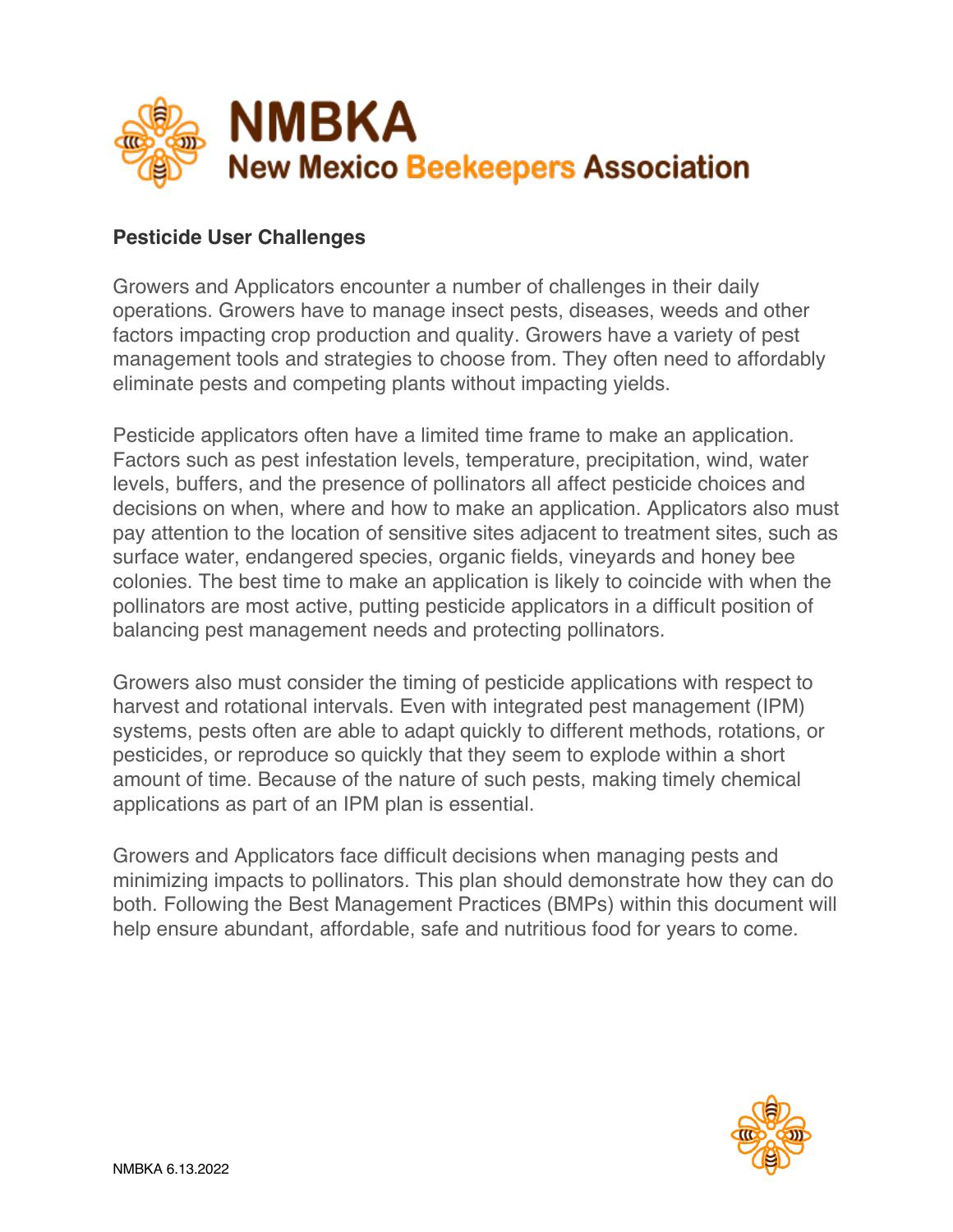

### **Beekeeper Best Management Practices**

#### **Improve Pollinator Habitat**

- $\checkmark$  Locate honey bees where they will find flowers during the whole forage season, or be ready to supplement their diet with protein and carbohydrates.
- $\sqrt{\phantom{a}}$  Create, and encourage others to create more forage.
- $\angle$  Ensure clean water is available.

#### **Varroa Control**

- $\sqrt{\phantom{a}}$  Rigorous monitoring of mite populations to detect increases in the number of mites early and to assess the effectiveness of controls.
- $\checkmark$  Use of cultural practices (i.e., breeding, screen bottom board, removal of drone brood, etc.) to deter mite population build-up.
- $\sqrt{\phantom{a}}$  Rotation of chemical products that considers mite/ bee population dynamics and minimizes potential development of mite resistance caused by repeated use of any one chemical control.
- $\checkmark$  Using soft chemicals for management of varroa before considering the use of harder chemicals like Apivar.
- √ Follow quidelines of Honeybee Health Coalition.

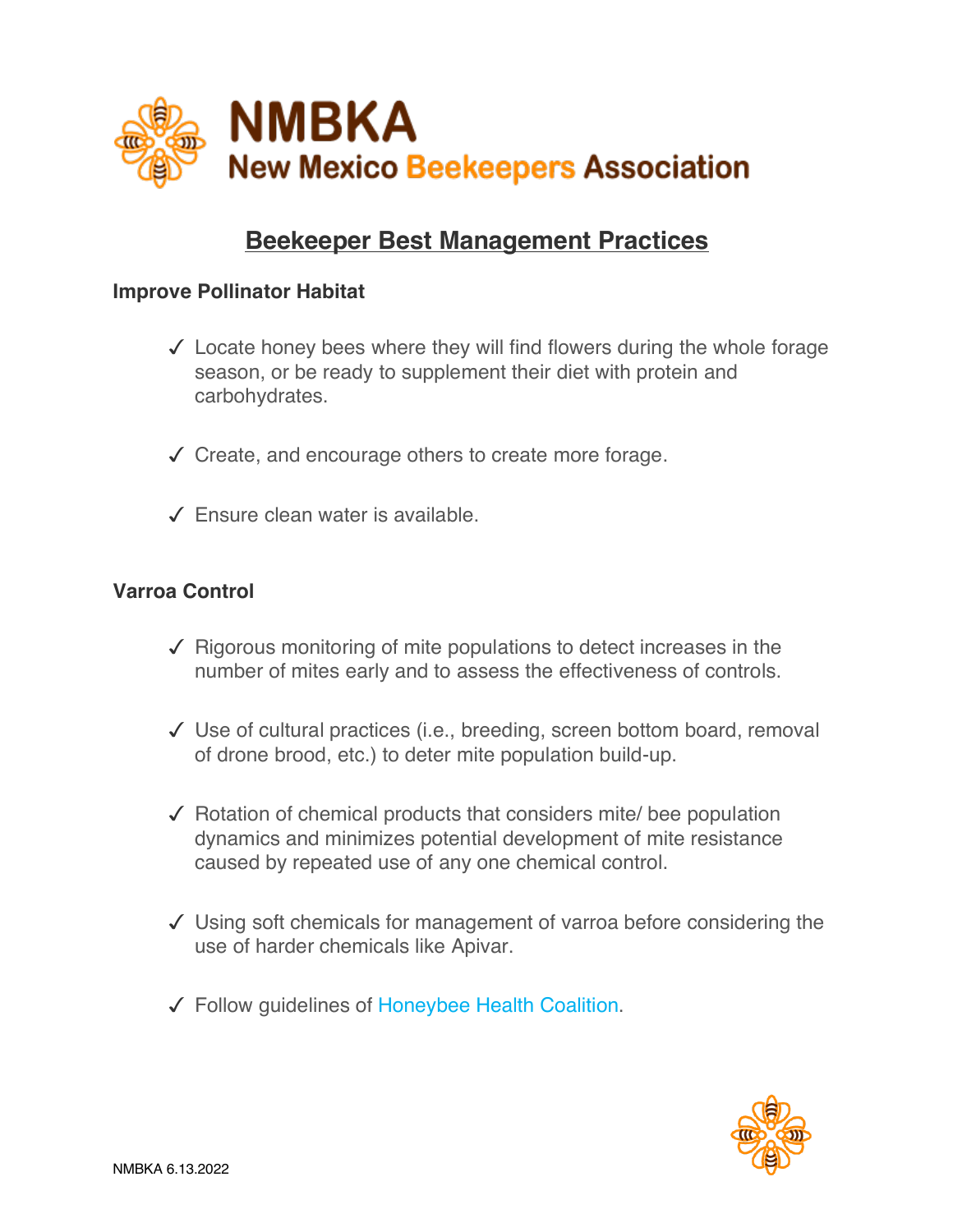

√ Consider adopting or creating an Integrated Pest Management approach to managing varroa mites.

#### **Work with Landowners to Choose Apiary Locations**

- $\checkmark$  Obtain permission from growers/landowners before placing honey bee colonies.
- $\sqrt{\ }$  Avoid low spots to minimize impacts from drift or temperature inversions on colonies.
- ! Coordinate dates in and out to assure access.
- $\checkmark$  Consider timing after rain events when determining which roads to travel.
- $\sqrt{\phantom{a}}$  Discuss with landowners preferred roads/trails to use.
- $\sqrt{\ }$  Request contact information and have frequent communication between growers, beekeepers and neighbors.
- $\checkmark$  Ask to be notified of any pesticide applications and be prepared to move hives or net hives if necessary.
- $\checkmark$  Register hives on Driftwatch.

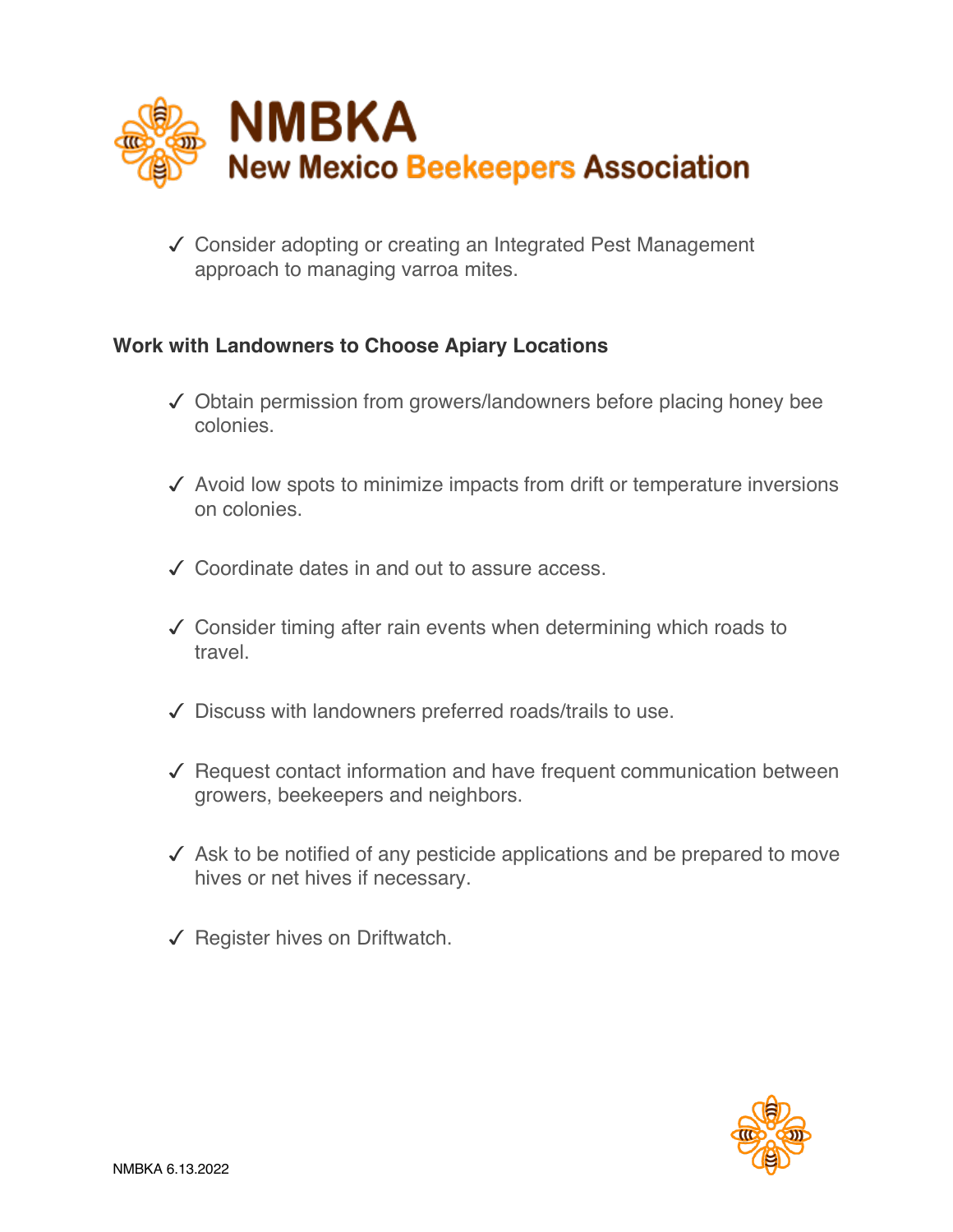

#### **Be Aware of Neighboring Landowners when Placing and Moving Honey Bee Colonies**

- $\checkmark$  See that colonies have access to clean water without bothering people or livestock.
- $\checkmark$  Do not block right of ways or place colonies so close to shared roads, trails and section lines that they may cause problems with neighbors.
- $\checkmark$  Notify landowners and applicators when arriving and moving colonies.
- $\sqrt{\phantom{a}}$  Avoid overloading areas with colonies.

#### **Work Constructively with Applicators when Notified of Upcoming Pesticide Applications**

- $\sqrt{\phantom{a}}$  Have frequent and open communication with growers and applicators on spraying and other practices which might damage honey bees, and engage in creatively finding solutions.
- $\checkmark$  Block, move or net hives when informed of a pesticide application, or work with applicators on ways to manage pests while minimizing pesticide exposure to honey bees (spraying in the evening or pre-dawn, for example).

#### **File Suspected Pesticide-related Bee Incidents**

 $\sqrt{\phantom{a}}$  Report suspected pesticide-related bee incidents promptly to New Mexico Department of Agriculture (NMDA) Pesticide Management Division. This will allow NMDA inspectors quick turnaround on collection

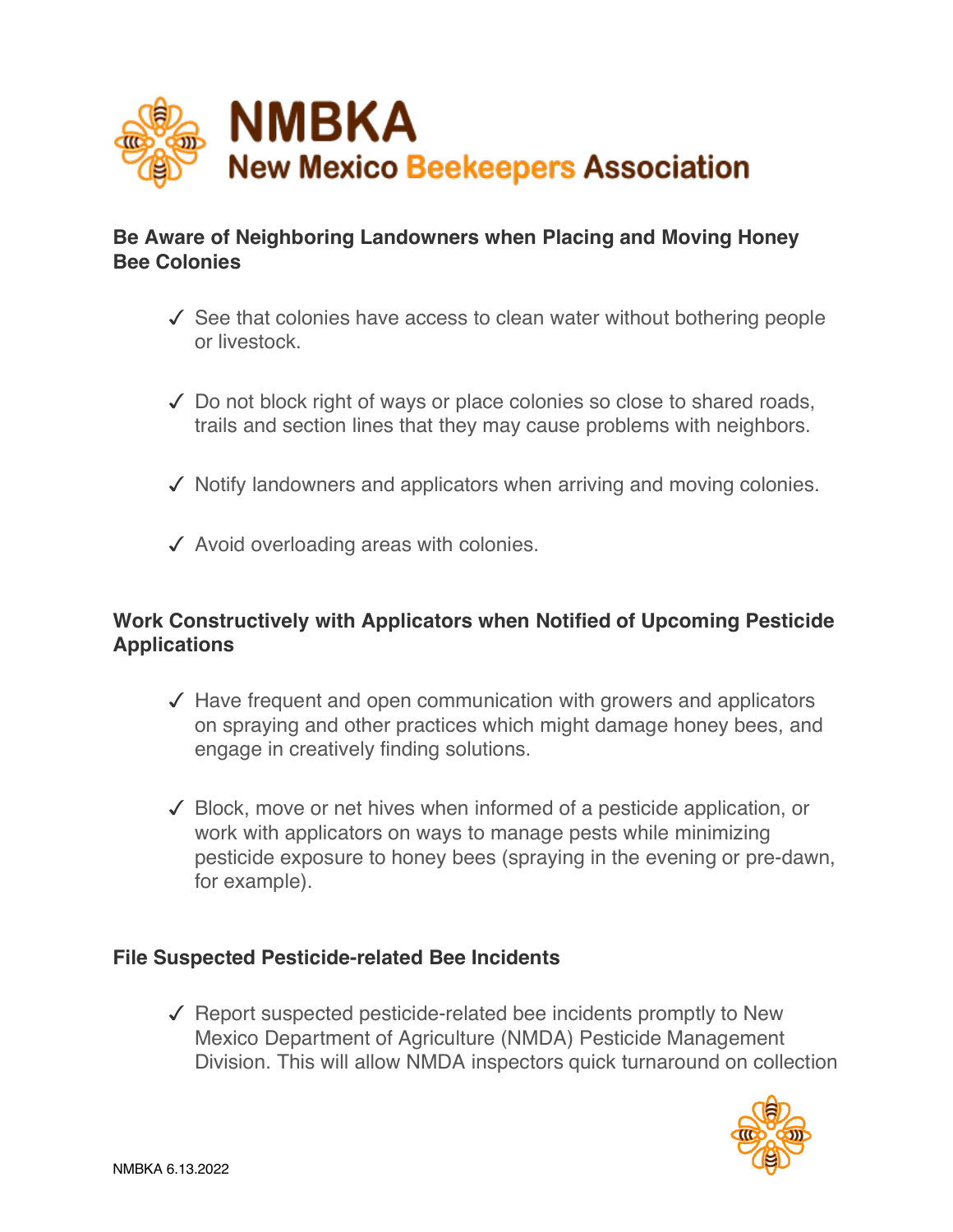

of important samples for analysis. They will also generate a notification to the EPA National Pesticide Information Center automatically in this process. Beekeepers should make sure to rule out any other causes of a bee-kill (e.g. viruses due to high varroa levels or foulbrood) prior to contacting NMDA when they suspect a pesticide is involved. Be transparent with inspectors about any mite treatments or other chemicals that are being used inside the hive over the past year as well, and have labels ready if requested. This could help NMDA rule out a potential issue with in-hive products.

 $\checkmark$  Contact Pesticide Management Division at:

Website: Go to Website

Steve Baca 575-339-5026

Taryn VanWassenhove Program Specialist (Enforcement) 575-646-2678

#### **Use Registered Pesticides According to Label**

- $\checkmark$  Use only legal products for controlling pests and diseases, and use them correctly. Misuse can harm bees, contaminate honey and wax, and cause pest and disease resistance.
- √ Contact NMDA Pesticide Management Division with any questions on pesticide labeling or to determine whether a pesticide is registered for distribution in the state.

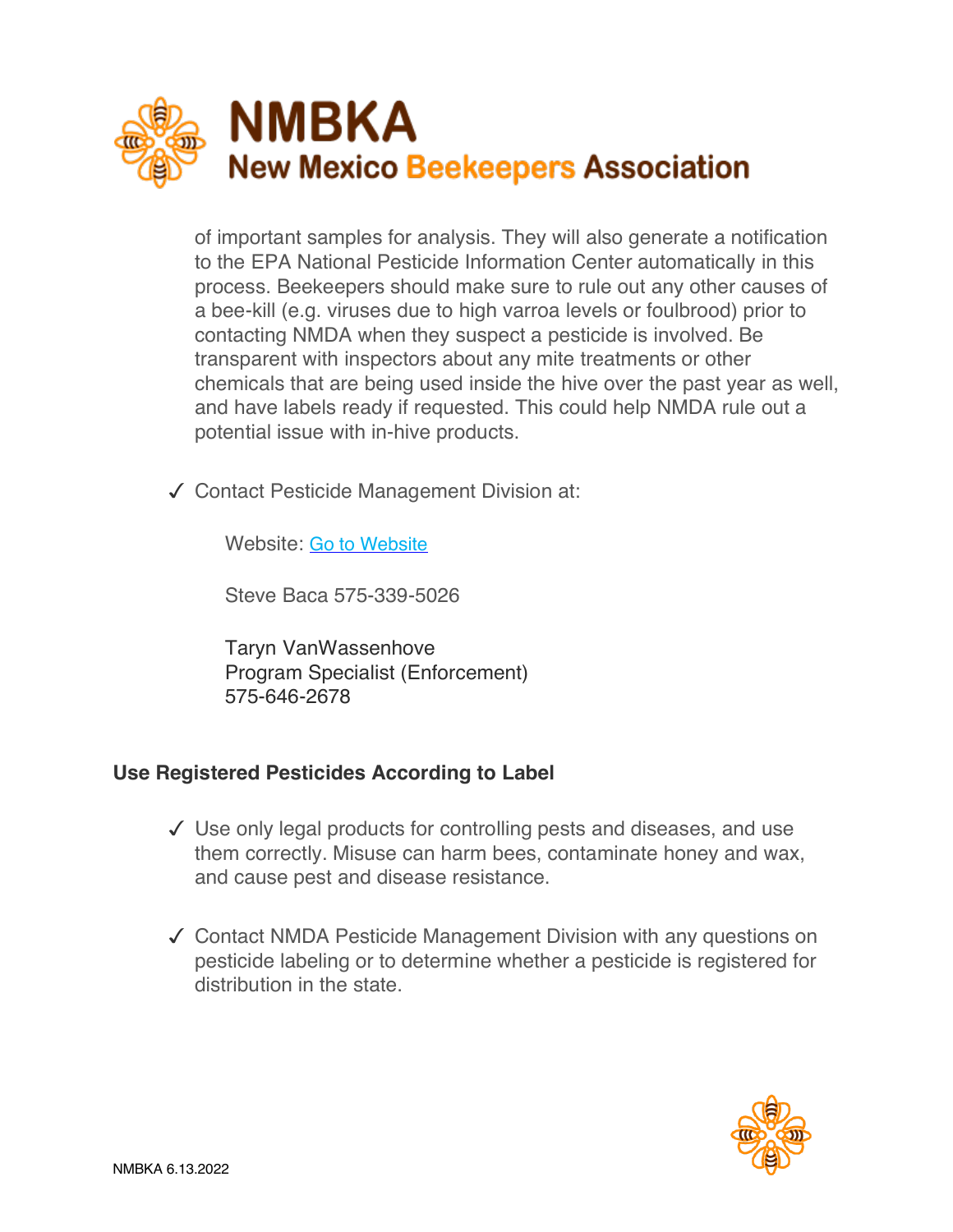

#### **Comply with all Requirements of New Mexico and local Beekeeping Law**

- $\sqrt{\ }$  Register your colonies if required by your locality or state of New Mexico.
- $\checkmark$  Mark your hives with your commercial beekeeper identification number, if available, or other identification to help the public get in touch with you when needed and to aid in recovery in the case of theft.

#### **Ensure Hives are Easily Visible to Applicators**

- $\checkmark$  Hives must be visible so applicators can locate them before spraying.
- $\checkmark$  Paint hives white or a color that stands out from the surrounding area.

### **Landowner/Grower Best Practice Management**

#### **Work with Beekeepers to Choose Apiary Locations**

- $\sqrt{\ }$  Be mindful of the placement of apiary sites where your farming activity will occur
- $\checkmark$  Work with beekeepers to choose appropriate colony locations.

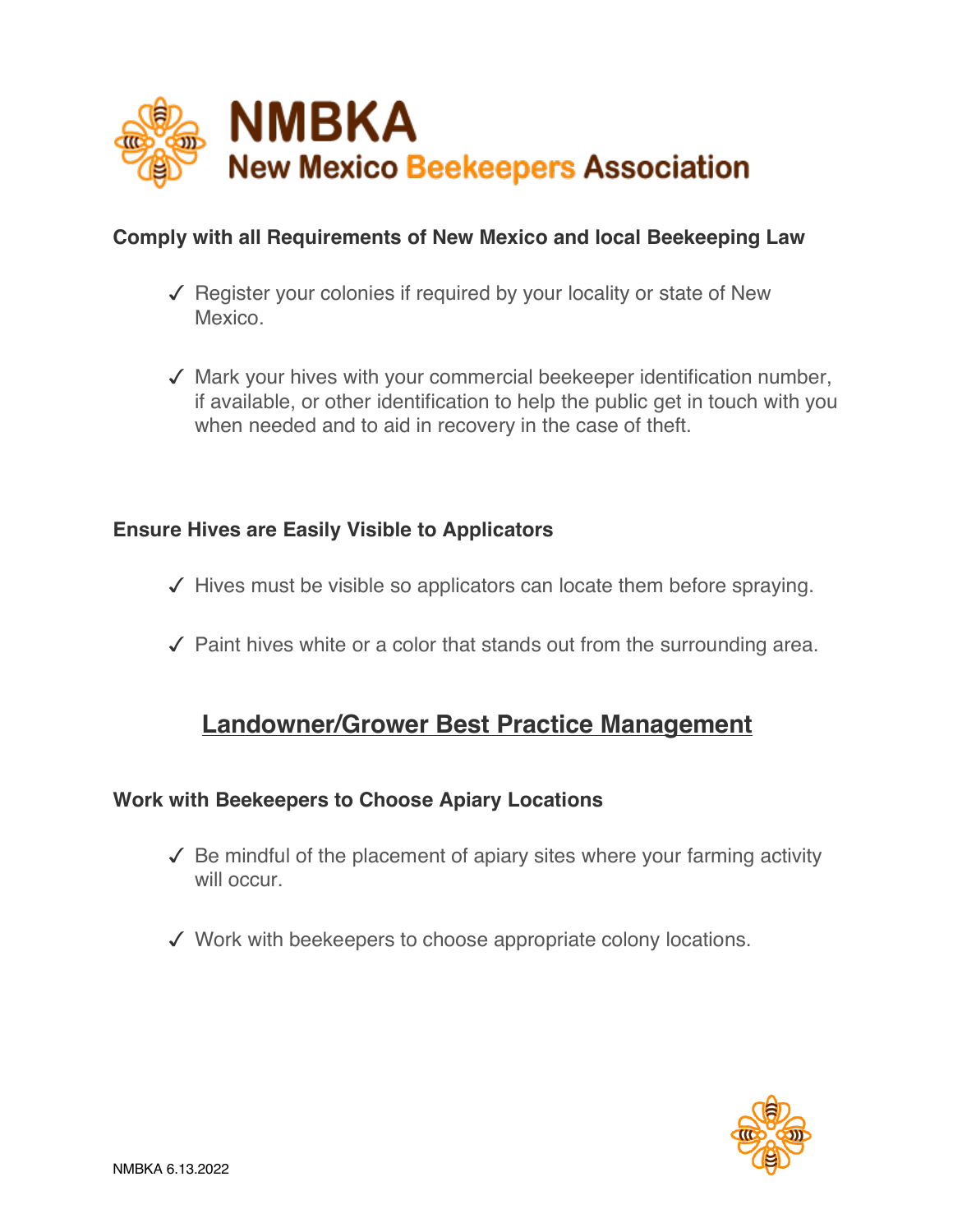

#### **Communicate with Renters about Bee Issues**

 $\sqrt{\phantom{a}}$  Landowners and renters should discuss bee issues, such as who has the authority to allow bees, how long they will be allowed and colony placement.

#### **Communicate Pesticide Issues**

- $\checkmark$  Discuss with pesticide applicators whose responsibility it is to look for hives, notify neighbors and other crucial tasks.
- $\checkmark$  When contracting with commercial pesticide applicators, establish clear understanding about who is responsible for identifying apiary locations, and communicating with beekeepers.

#### **Agronomists; Consider Pollinator Impacts when Making Pesticide Recommendations**

- $\checkmark$  Consider spray timing, location and communication with beekeepers when apiary sites are adjacent to your property.
- $\checkmark$  Control blooming weeds, such as dandelion or mustard, in the treatment area. This is especially important in early spring when honey bees will fly several miles to obtain pollen and nectar.
- $\checkmark$  Learn the pollination requirements of your crops, if and when they are attractive to bees, and plan your pest- control operations with bee hazards in mind.

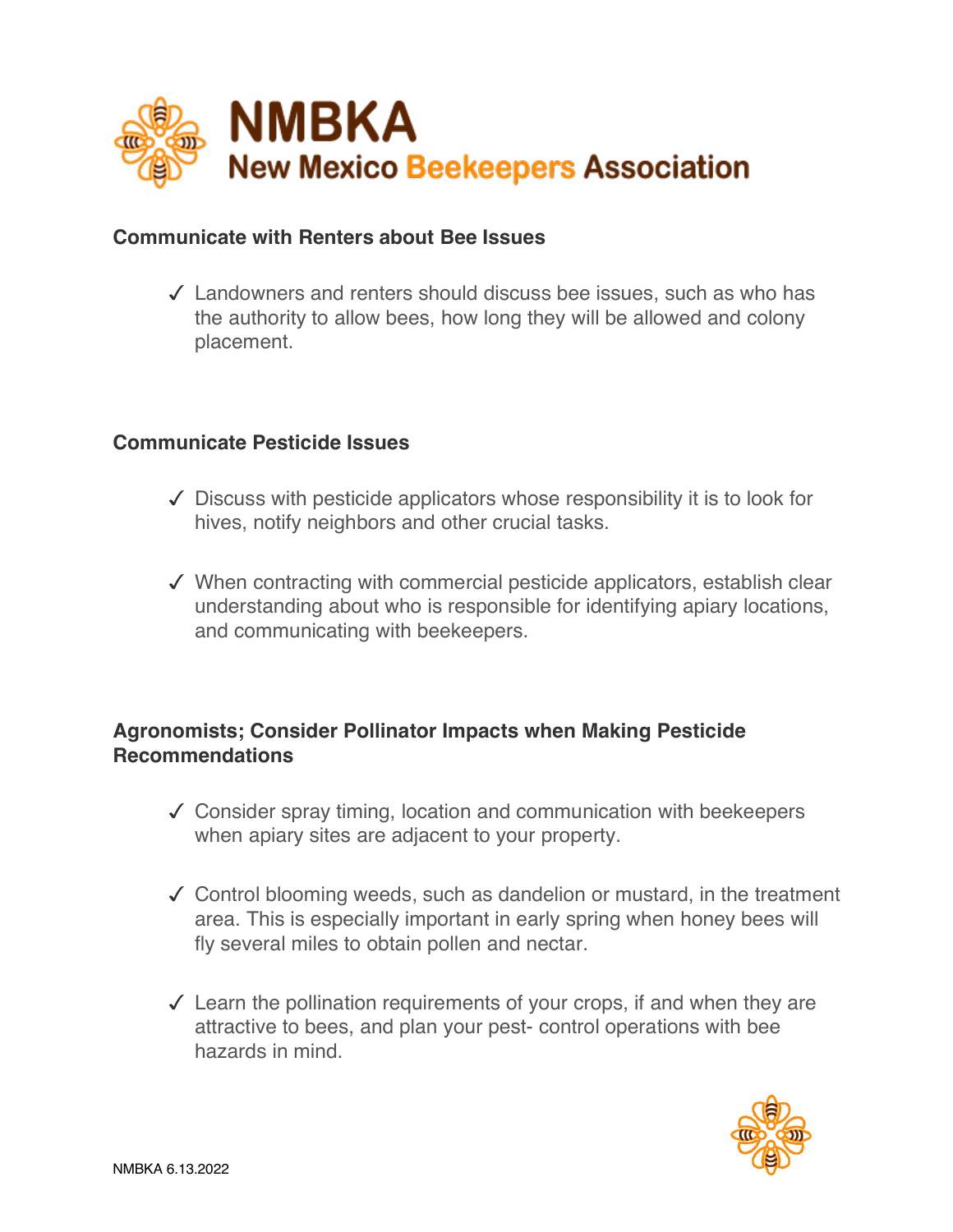

- $\checkmark$  Consider using alternatives to pesticides, if available. Work with cooperative extension to identify effective alternative products registered for use in New Mexico that may be safer for pollinators.
- $\checkmark$  When applying pesticides, always follow label directions to protect bees and other non-target beneficial insects.

#### **Plant Bee Forage**

- $\sqrt{\phantom{a}}$  Plant flowering plants, such as trees and shrubs, to improve bee forage.
- $\sqrt{\ }$  Adding flowering plants to cover crop mix can provide a considerable amount of forage for pollinators.

### **Pesticide Applicator Best Management Practices**

#### **Use Integrated Pest Management (IPM)**

- $\checkmark$  Utilize economic thresholds and IPM to determine if insecticides are required to manage pests.
- $\checkmark$  When insecticides are required, try to choose ones with low toxicity to bees, short residual toxicity, or repellent properties towards bees.

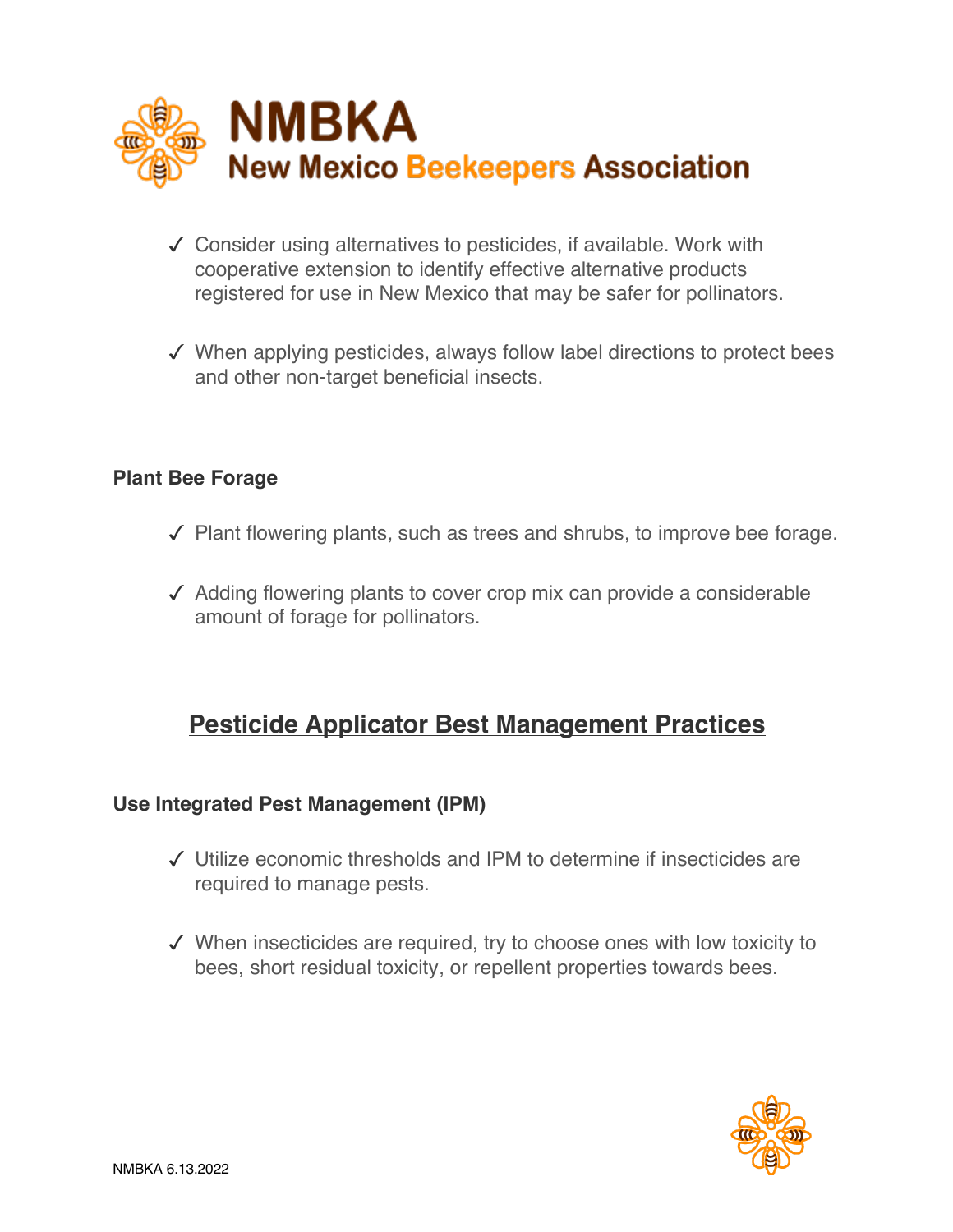

#### **Use Registered Pesticides According to the Label**

- $\sqrt{\ }$  Pesticide label language is developed to ensure that pesticides will not pose a risk of unreasonable adverse effects to human health or the environment. Failure to comply with the label not only puts humans and the environment at risk, it is also illegal.
- $\sqrt{\ }$  Many pesticides, especially insecticides, have use restrictions prohibiting applications when bees are foraging in the treatment area. Some labels prohibit applications when crops are blooming and require that the applicator notify beekeepers in the area prior to application.
- $\sqrt{\phantom{a}}$  Always comply with these and other label restrictions to reduce risks. Applicators are bound by all directions, precautions, and restrictions on pesticide labeling, even when following other BMPs.

#### **When Possible, Apply Pesticides Early in the Morning or Late Evening**

- $\checkmark$  Honey bees are most active during daylight hours and when the temperature is over 55 degrees Fahrenheit.
- $\sqrt{\phantom{a}}$  Apply pesticides early in the morning or in the late evening when bees are less active to reduce the chances that bees will be foraging in or near the treatment site.
- $\sqrt{\ }$  Be aware of temperature restrictions on pesticides. The effectiveness of some pesticides is reduced at certain temperatures.
- $\checkmark$  Be aware of temperature inversions when choosing the best time for applications.

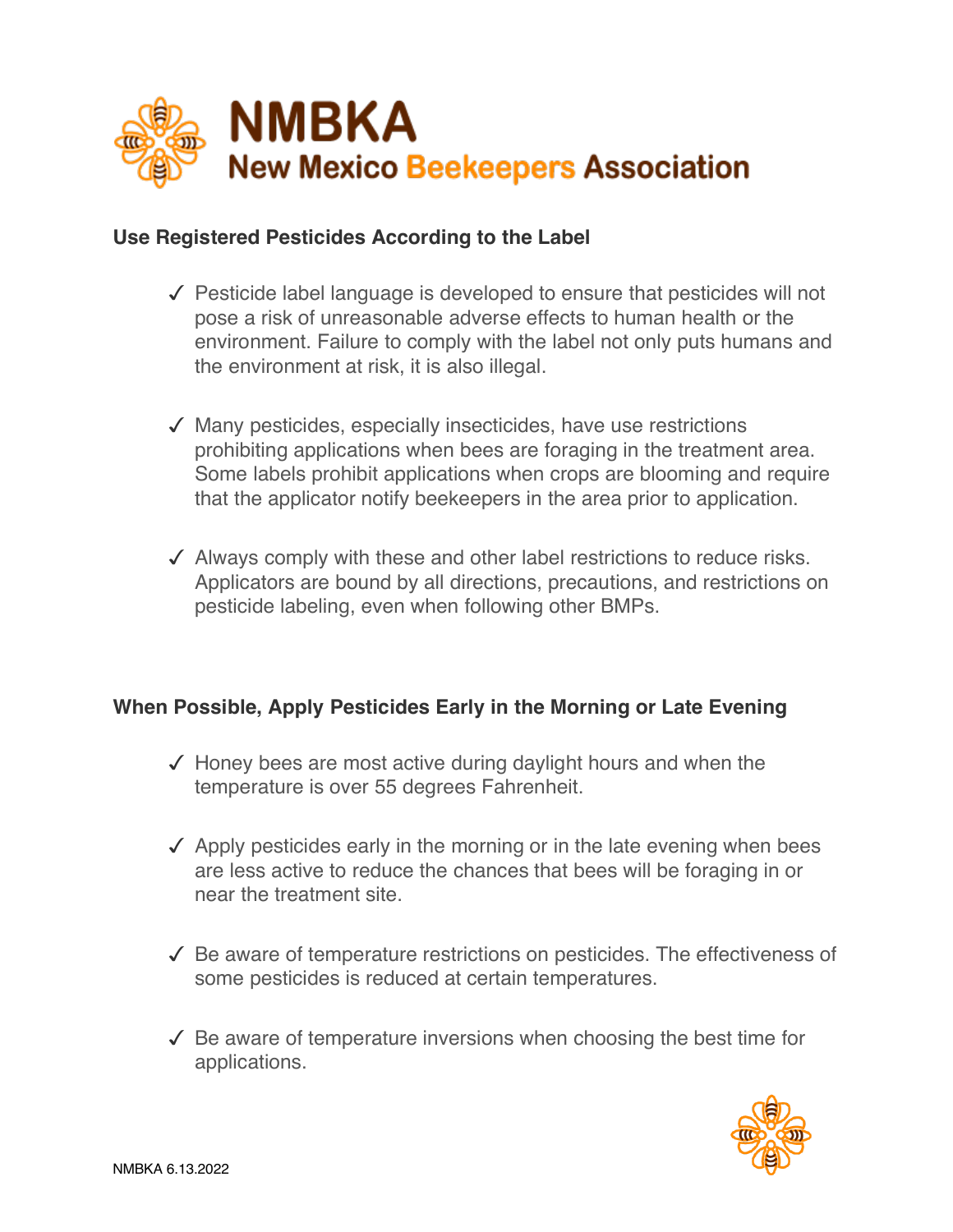

#### **Avoid Drift**

- $\checkmark$  Pesticide drift is the off-site movement of pesticides through the air from the treatment site to adjacent areas, either in the form of mist, particles, or vapor.
- $\checkmark$  Drift reduces the effectiveness of the chemical applied since only part of the applied amount reaches the target. Drifting insecticides also pose a risk to non-target organisms that come in contact with the off-target residues. These insecticides can negatively affect bees and other beneficial insects by direct contact or by contaminating their forage and habitat.
- $\sqrt{\phantom{a}}$  Drifting herbicides have the potential to further reduce quality forage available to pollinators.
- $\checkmark$  Use the smallest effective dose.
- $\checkmark$  Create windbreaks to prevent drift from fields (making sure the windbreak is not made up of plants bees would forage on, such as cyprus and other evergreens).

#### **Notify Beekeepers in the Area before Pesticide Applications**

 $\checkmark$  Honey bees will fly several miles to find quality forage. Therefore, pesticide applicators should notify nearby beekeepers of a site to be treated at least 48 hours before application or as soon as possible. In New Mexico, use **FieldWatch** to identify registered apiary sites.

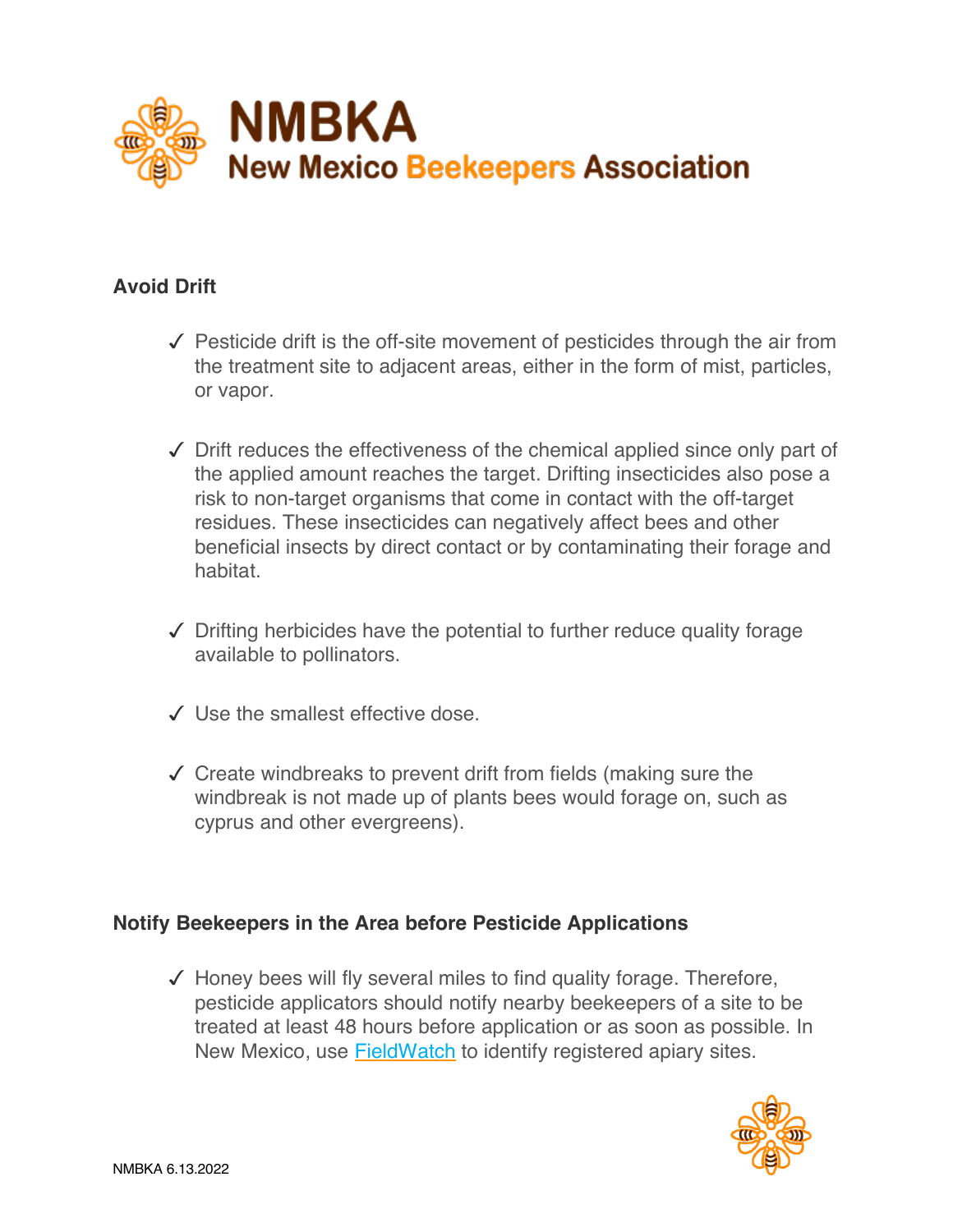

 $\sqrt{\ }$  Timely notification will help ensure ample time for the beekeeper and applicator to develop a mutually acceptable strategy to manage pests while mitigating risk to honey bees. This may include covering hives, moving hives, or choosing the time of day to apply. Notifying beekeepers does not exempt applicators from complying with pesticide label restrictions.

#### **Choose Products with Lower Risk to Honey Bees**

- $\sqrt{\ }$  Many insecticide labels prohibit use if pollinators (bees) are present in the treatment area.
- $\checkmark$  If a label states that a product is harmful to honey bees, it can be assumed that it is also harmful to native bees, as they are less tolerant to pesticide exposure.

### **Resources and References**

*Washington State University*

*Washington State Managed Pollinator Protection Plan for Alfalfa Seed Production*

*New Mexico Department of Agriculture*

*Pesticide Compliance*